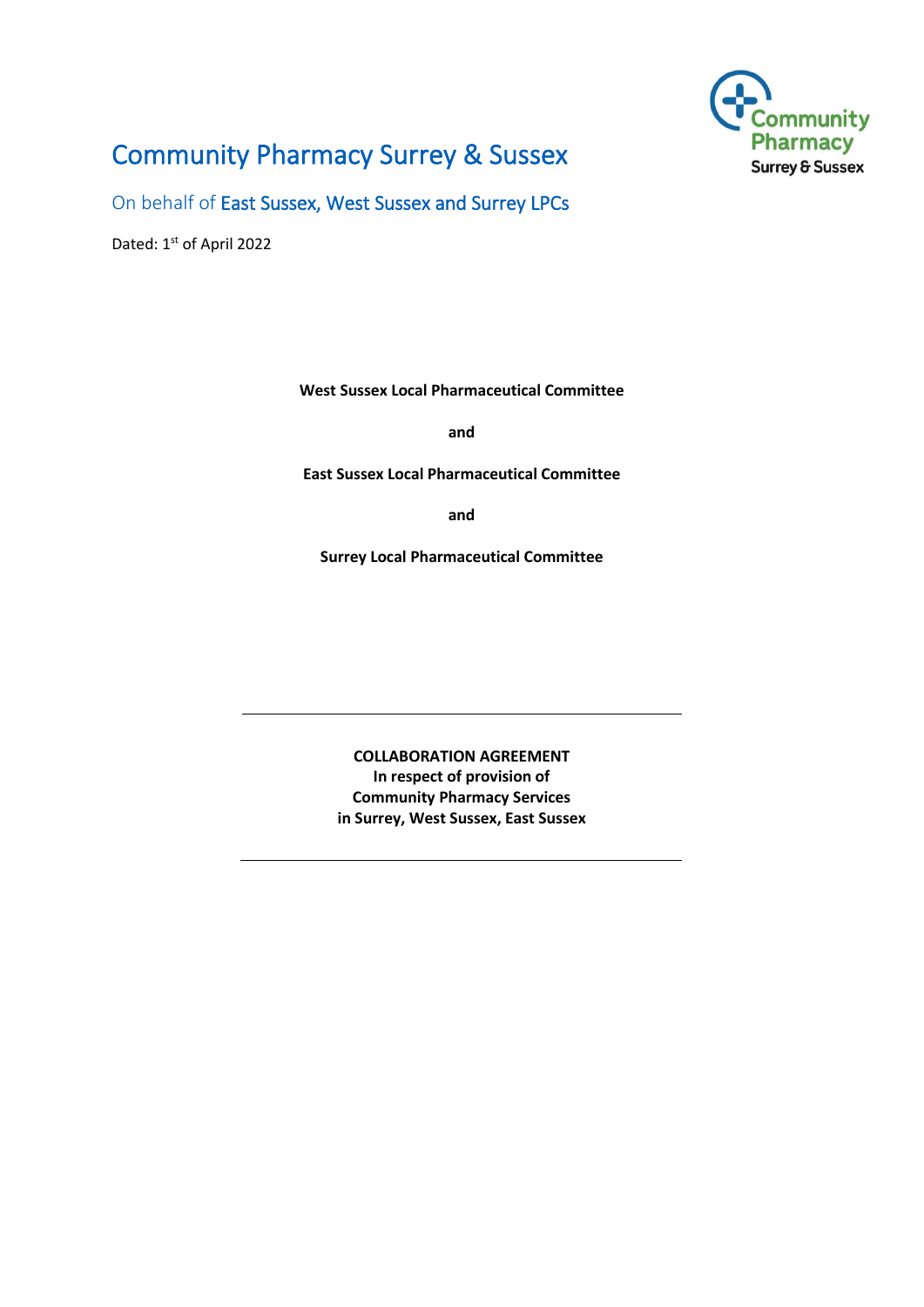This agreement is made the  $1<sup>st</sup>$  of April 2022 **Between:**

- (1) **West Sussex Local Pharmaceutical Committee** of ("West Sussex")
- (2) **East Sussex Local Pharmaceutical Committee** of ("East Sussex").
- (3) **Surrey Local Pharmaceutical Committee** of ("Surrey").

### **Background:**

- (A) The parties to this Agreement wish to establish a framework so as to provide a more effective and efficient administration of the function of each Local Pharmaceutical Committee ("LPC") by collaborating in the provision of a central administrative team to provide representation and support to each LPC and so as to provide a single point of contact and negotiation for each LPC.
- (B) To further these objectives each LPC has agreed to enter into this Collaboration Agreement to record the objectives of the collaboration which is to be known as Community Pharmacy Surrey and Sussex ("CPSS").

Whereby it is agreed as follows:

# **1. Interpretation**

1.1 The definitions and rules of interpretation in this clause apply in this Agreement.

Agreed Costs **Agreed Costs** means such costs as shall be agreed between the parties from time to time relating to the engagement and employment of offices, provisional insurance, the costs incurred in office, telephone, and administrative expenses, together with the costs incurred in respect of the occupation of any property utilised for the furtherance of the Objectives of the CPSS.

**Agreed Percentages** means for the first year of this Agreement: East Sussex 31%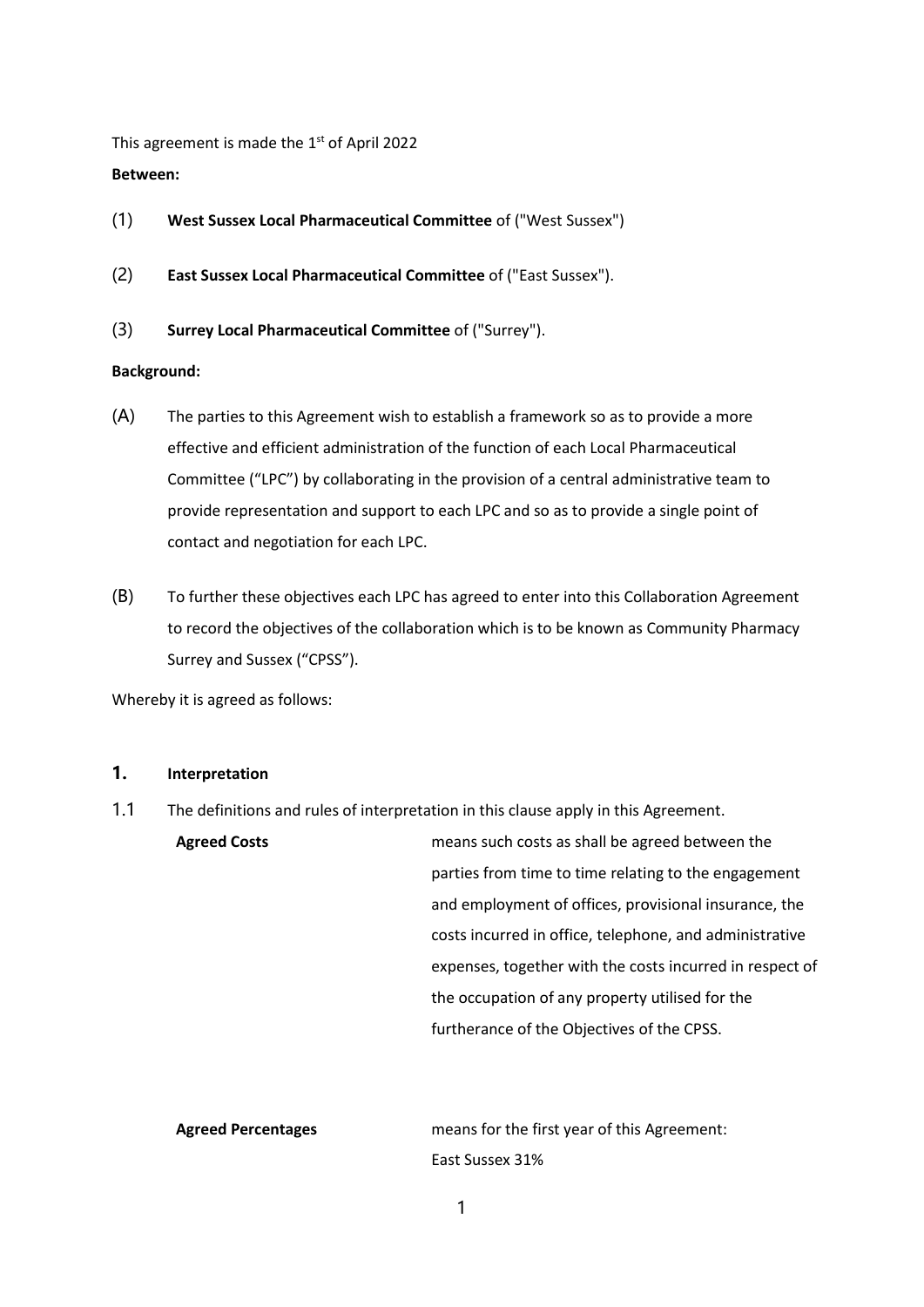West Sussex 30% Surrey 39% and thereafter such other percentages as the parties shall review and agree on each anniversary on the term of this Agreement.

means the CPSS Executive Committee comprised of the Chair, Vice-Chair and Treasurer from each of the three LPCs.

**Executive Committee** 

**Objectives means the collaboration and provision of an effective** and efficient administration for each LPC in carrying out their functions under the regulations and in particular in representing each LPC's contractors and members in local and national consultations relevant to pharmacy contracts, making representations to NHS England, Local Authorities and the Pharmaceutical Services Negotiating Committee and any other relevant body, and in providing support resources and guidance to pharmacy contractors on pharmacy related projects and in ensuring an effective and efficient delivery of each LPC's constitutional objectives.

> Providing support to each LPC's members contractors on contract compliance and monitoring, on matters relating to market entry, on matters relating to provision of enhanced services and other locally commissioned services, and the promotion of community pharmacy.

**Projects example 2** means such projects as shall be agreed from time to time by each LPC relating to the furtherance of the objectives.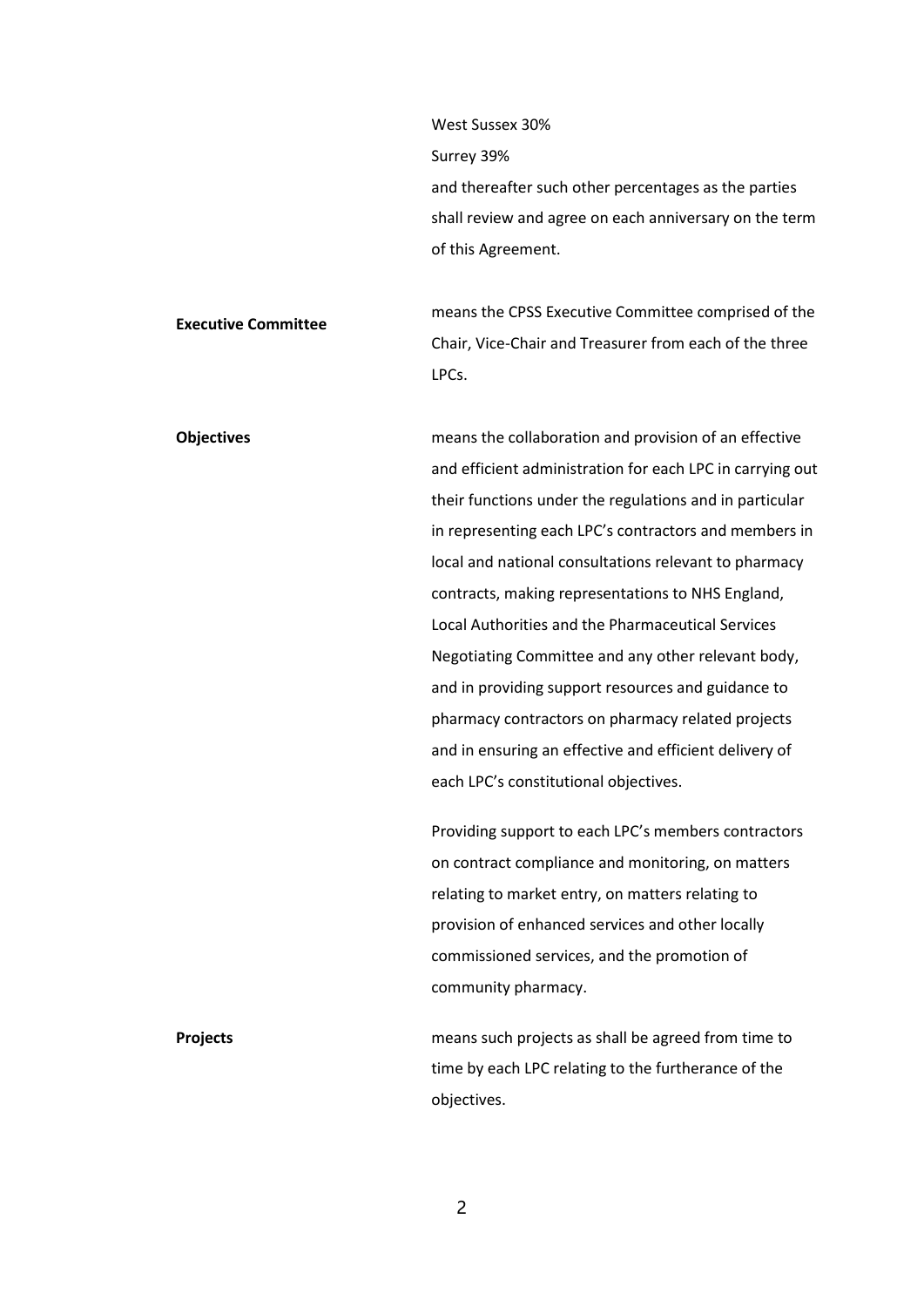**Regulations** means the National Health Services Act 2006 as amended and replaced from time to time.

# **2. Commencement and Duration**

- 2.1 This Agreement shall commence on the  $1<sup>st</sup>$  of April 2022.
- 2.2 This Agreement shall continue, unless terminated earlier in accordance with this Agreement.

### **3. Collaboration and Co-operation**

- 3.1 Each LPC shall cooperate so as to promote and perform the objectives of the CPSS and to collaborate in relation to specific projects agreed from time to time by each LPC.
- 3.2 The CPSS shall be governed by the CPSS Executive Committee.
- 3.3 The CPSS Executive Committee shall meet at least four times per year or such other frequency as they shall agree from time to time. It is agreed that quorum for any meeting shall consist of at least one representative from each of the three LPCs, and at least one Chair.
- 3.4 The CPSS Executive Committee shall agree to the appointment of such employees as shall be agreed from time to time for the purposes of achieving the objectives and delivering the specific projects.
- 3.5 The CPSS Executive Committee shall jointly appoint to a position of a Chief Executive Officer for CPSS together with such administrative assistants and support staff as the CPSS Chief Executive Officer shall require.
- 3.6 The employment of such officers shall be undertaken by East Sussex on the basis that the contributions to the costs of such employment are met by each LPC in the agreed proportions.
- 3.7 All costs and expenses incurred by CPSS shall be met by each LPC in the agreed portions. No item of expenditure shall be incurred without the unanimous agreement of the CPSS Executive Committee. This does not preclude day to day minor expenditure, which can be incurred up to agreed spending limits authorised by the individual's line manager.
- 3.8 In the event of there being insufficient funds in the CPSS bank account, each LPC agrees to immediately transfer the sum of £1000.00 into that bank account, subject to the cumulative funding remaining within the agreed annual budget.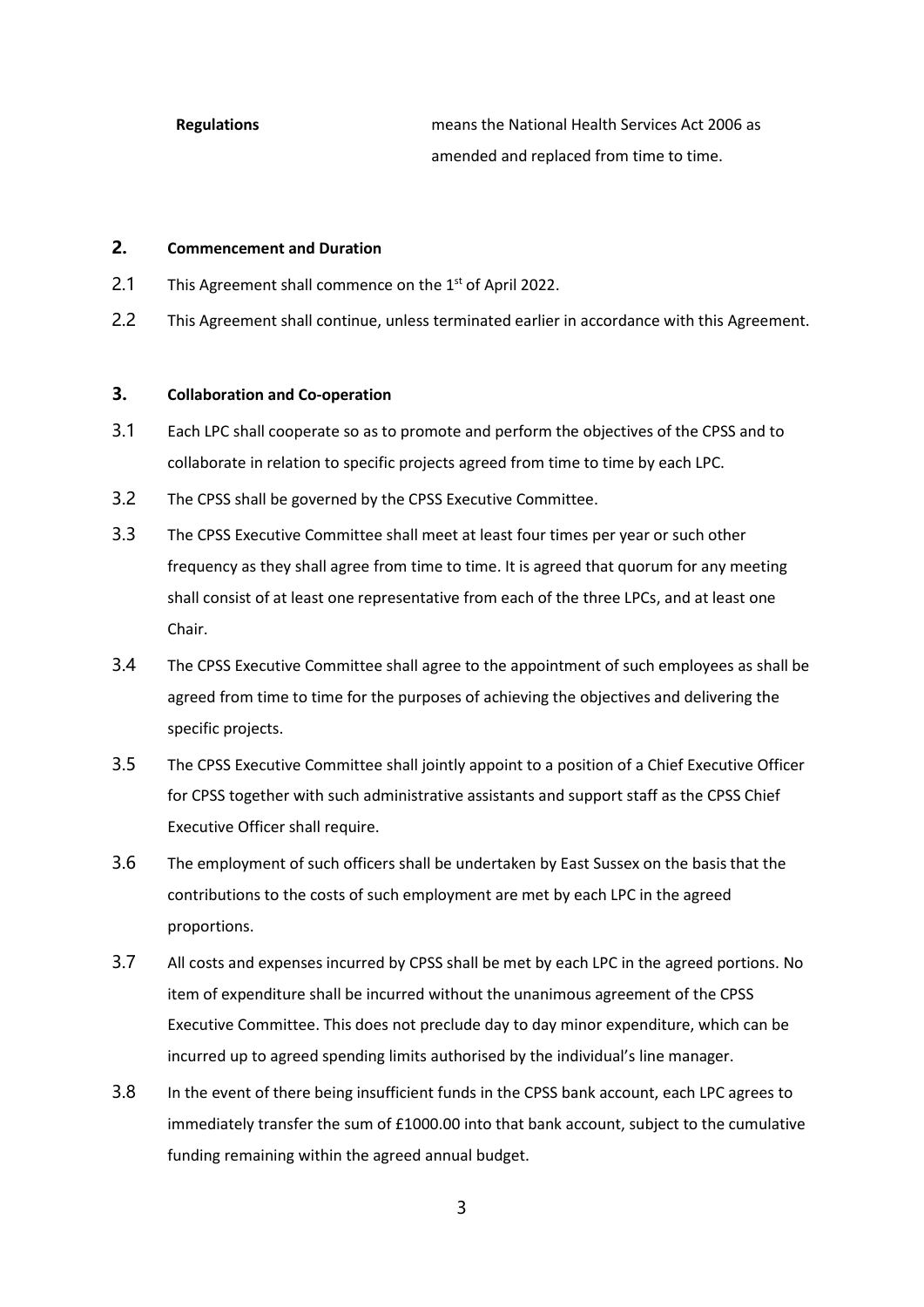# **4. Objectives and Projects**

- 4.1 Each LPC agrees that the terms of this Agreement shall apply only to the objectives and the projects.
- 4.2 Any LPC may submit a proposal for a proposed project falling within the scope of the objectives to the CPSS at any time. The proposal shall contain details of the proposed project including an indication of the level of contribution required from the CPSS.
- 4.3 On the receipt of any proposal the CPSS Executive Committee shall consider it and decide whether or not they wish to formalise the proposal so that it becomes an agreed project.
- 4.4 Each LPC shall agree a set of projects in any calendar for the CPSS to pursue and once agreed such projects shall be performed by the CPSS.
- 4.5 Each LPC shall in relation to any project provide the CPSS with such assistance as shall be required in performing such obligations shall comply at all times with relevant regulations and the constitution of each LPC.
- 4.6 However, as the parties will be working together in relation to projects where each party may have access to information or Intellectual Property Rights of the other, each party acknowledges that the other party will need to protect such information and Intellectual Property Rights in accordance with clause 11 and clause 14.

## **5. Announcements**

5.1 Each LPC shall agree on a form of announcement to be made to each of the members of each LPC so far as it relates to the proposals for the CPSS and its aims and objectives.

# **6. Insurance**

6.1 During the term of this Agreement each LPC shall maintain in force with a reputable insurance company a professional indemnity insurance and officers' liability insurance at an amount not less than £1,000,000 and shall ensure that such insurance covers the activities and operation of the CPSS.

# **7. Termination of Agreement**

7.1 This Agreement shall commence on the  $1<sup>st</sup>$  of April 2022 and continue, unless terminated earlier, until the 31<sup>st</sup> of March 2023.